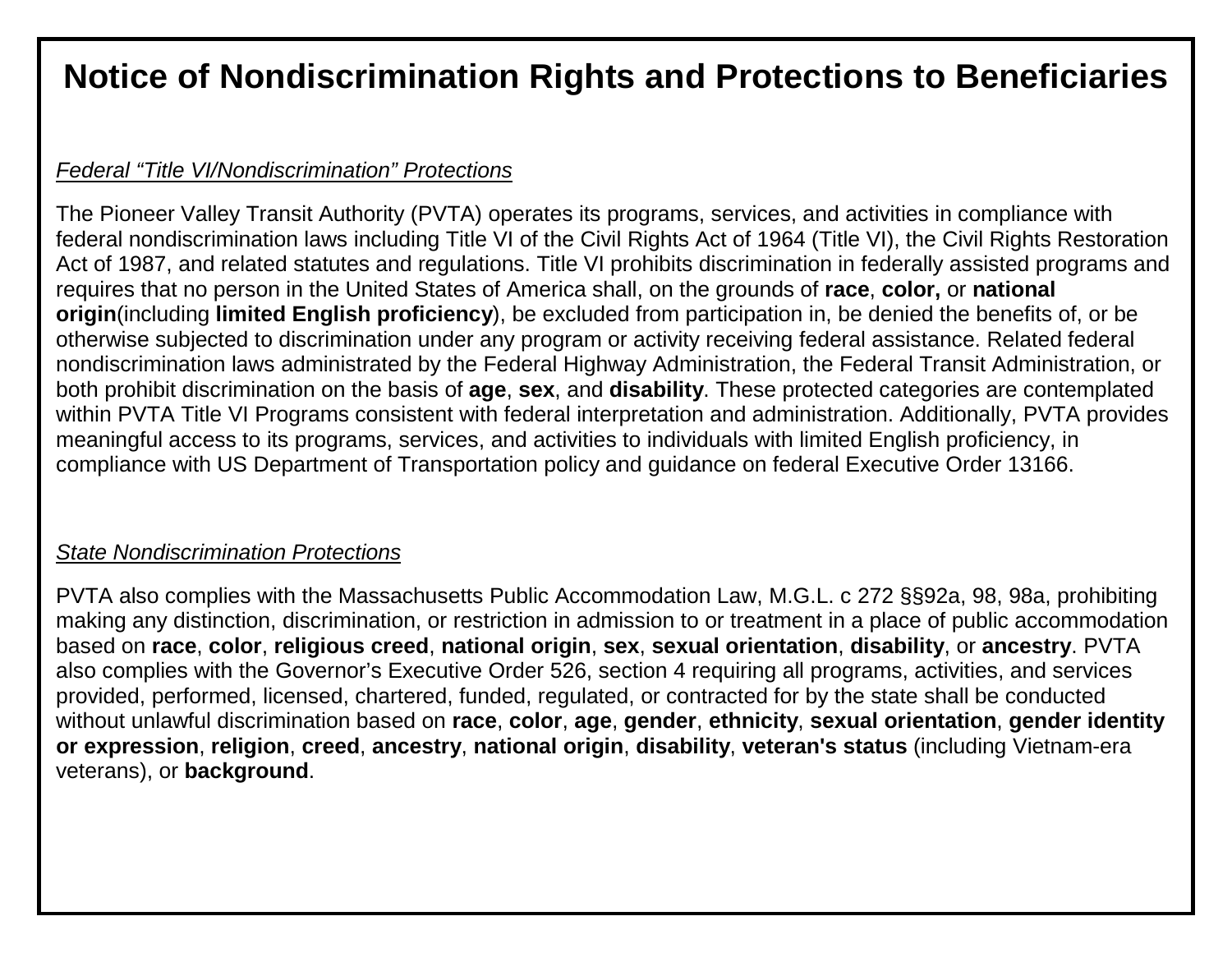### *Additional Information*

To request additional information regarding Title VI and related federal and state nondiscrimination obligations, please contact:

Joshua Rickman PVTA Title VI Specialist 2808 Main St Springfield MA, 01107 (413) 732-6248 x205 TTY: (413) 413-747-1654 jrickman@pvta.com

Title VI Specialist MassDOT, Office of Diversity and Civil Rights (ODCR) 10 Park Plaza Boston, MA 02116 413-781-6045 TTY: 857-368-0603 [MASSDOT.CivilRights@state.ma.us](mailto:MASSDOT.CivilRights@state.ma.us)

## *Complaint Filing*

To file a complaint alleging a violation of Title VI or related federal nondiscrimination law, contact the Title VI Specialist (above) within 180 days of the alleged discriminatory conduct.

To file a complaint alleging a violation of the state's Public Accommodation Law, contact the Massachusetts Commission Against Discrimination within 300 days of the alleged discriminatory conduct at:

> Massachusetts Commission Against Discrimination (MCAD) One Ashburton Place, 6th Floor Boston, MA 02109 617-994-6000 TTY: 617-994-6196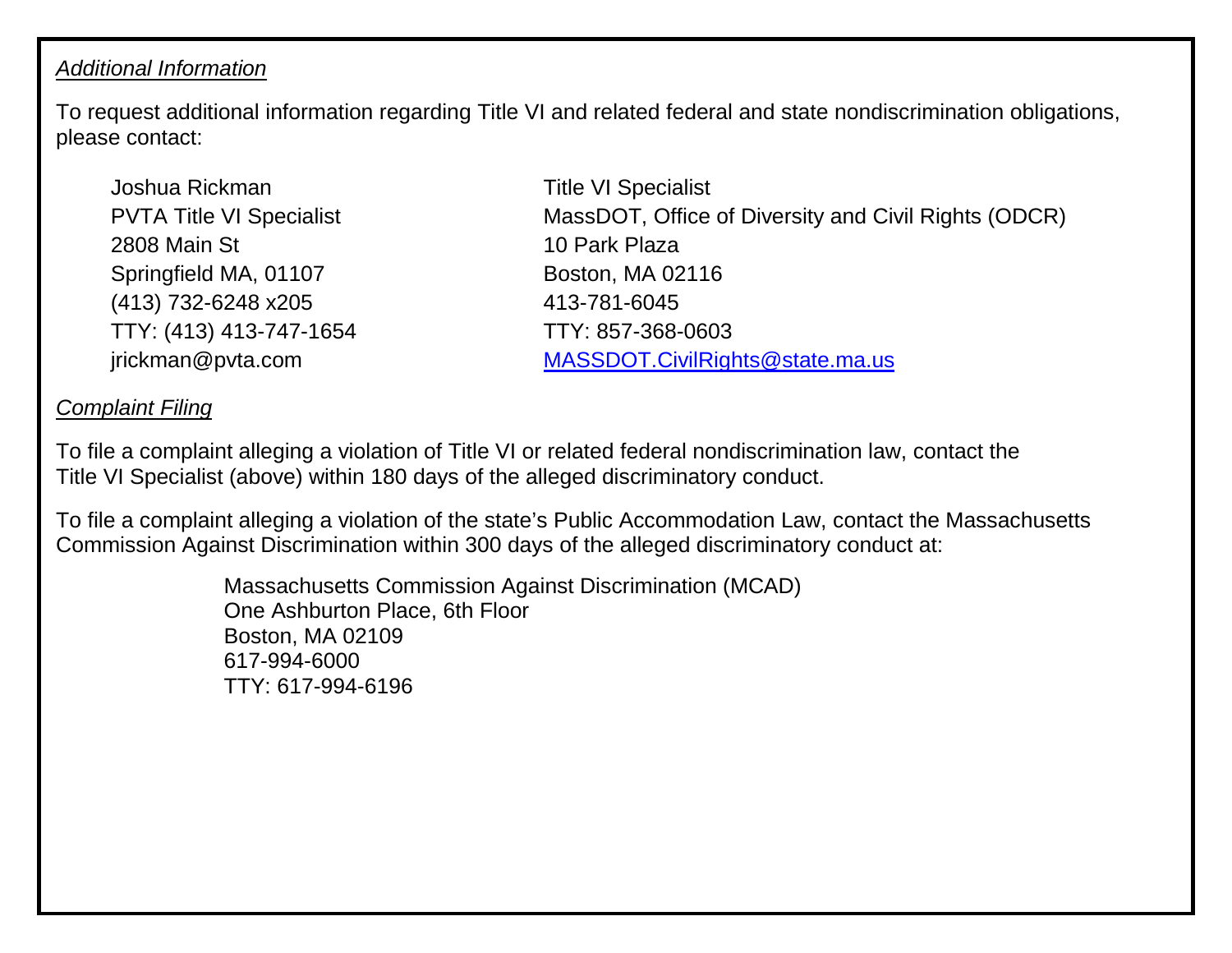#### *Translation*

- **English:** If this information is needed in another language, contact the PVTA Title VI Specialist at 413-732-6248 x205.
- **Spanish/ Español:** Si necesita esta información en otro idioma, contacte al especialista de PVTA del Título VI al 413-732-6248 x205.
- **Portuguese/ português:** Caso esta informa çãose ja necessária emoutro idioma, favor contar o Especialista em Título VI do PVTA pelo telefone413-732-6248 x205.

# **Chinese Simplified/**中国简体**: (mainland & Singapore):**

如果需要使用其它语言了解信息,请联系马萨诸塞州交通部(PVTA)《民权法案》第六章专员,电话413 -732-6248 x205。

## **Chinese Traditional/**中國傳統**: (Hong Kong & Taiwan):**

如果需要使用其它語言了解信息,請聯繫馬薩諸塞州交通部(PVTA)《民權法案》第六章專員,電話413 -732-6248 x205。

**Russian/ русский**: Если Вам необходима данная информация на любом другом языке, пожалуйста, свяжитесь со cпециалистом по Титулу VI Департамента Транспорта штата Массачусетс (PVTA) по тел: 413-732-6248 x205.

- **Haitian Creole/ ayisyen kreyòl**: Si yonmounvlegenyenenfòmasyonsayonanyonlòtlang, tanprikontakteEspesyalis PVTA Title VI la nannimewo 413-732-6248 x205.
- **Vietnamese/ tiếng việt**: Nếuquývịcầnthôngtinnàybằngtiếngkhác, vuilòngliênhệChuyênviênLuật VI của PVTA theosốđiệnthoại 413-732-6248 x205.
- **French/ français:** Si vous avez besoin d'obtenir une copie de la présente dans une autre langue, veuillez contacter le spécialiste du Titre VI de PVTA en composant le 413-732-6248 x205.